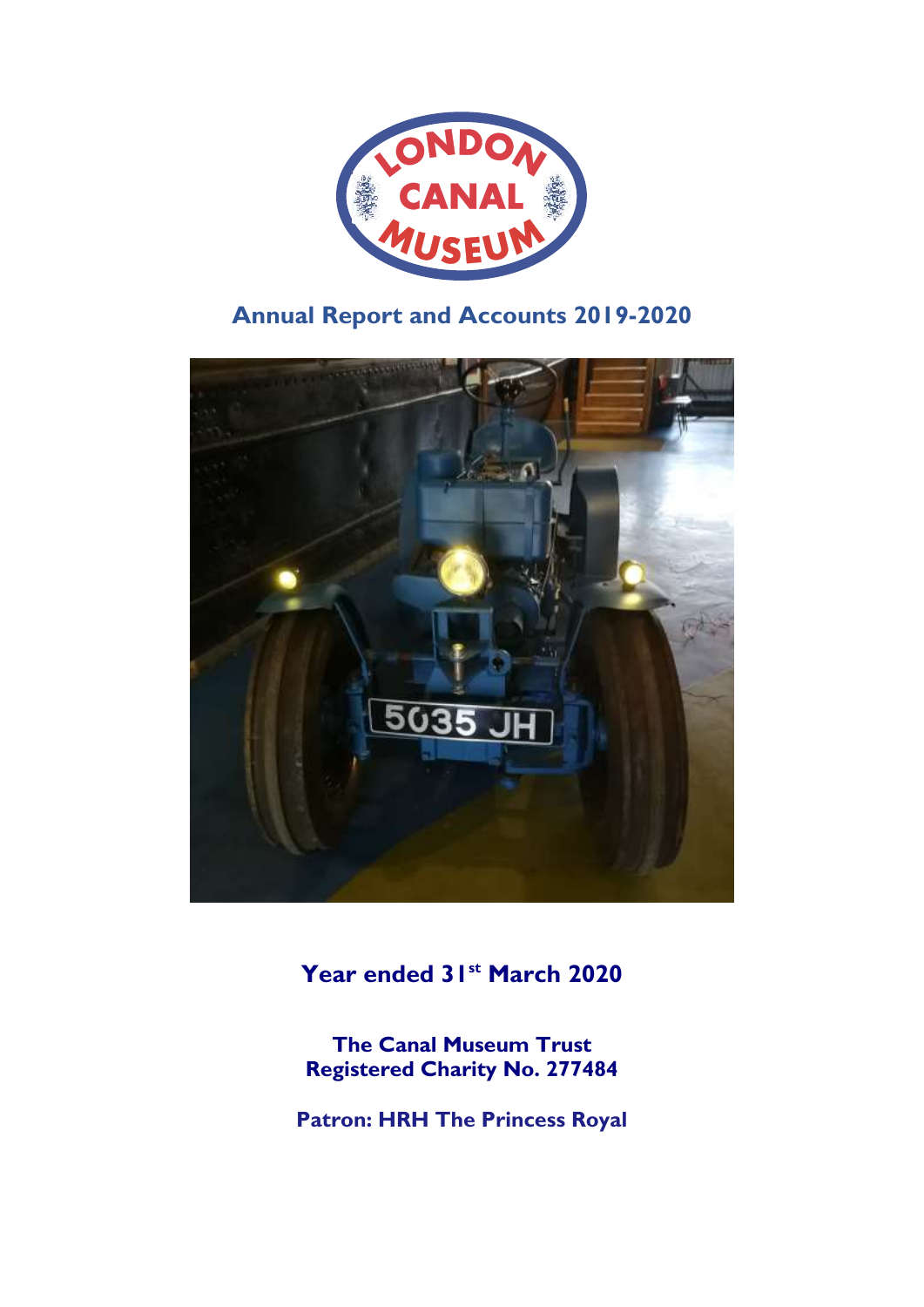# **Annual Report and Accounts 2019-2020**

## **Introduction**

The Trust's objectives are to advance public education regarding inland waterways through the operation of a museum. The Trust operates in accordance with its constitution of 1979, as modified in 2001. Members of the Council of Management are elected annually from the membership of the Trust, which is open to everyone.

The trustees have referred to the Charity Commission's general guidance on public benefit when reviewing the Charity's aims and objectives and in planning its future activities. In particular, the trustees consider how planned activities will contribute to the aims and objectives of the Charity.

During the financial year the main activity of the Trust was, as in previous years, the management and development of the London Canal Museum.

The Trust's policy with respect to reserves to be held is to maintain a minimum of £50,000 of reserves as a contingency. In particular, this is necessary in case of any need for unforeseen building maintenance expenditure. The Trust retains further sums as may be considered necessary for future maintenance and development projects.

The trustees were delighted and grateful that HRH The Princess Royal agreed to extend her patronage of the museum for a further period.

As the financial year drew to a close the impact of the covid-19 epidemic began to be felt with reduced visitor numbers in early March followed by temporary closure of the museum on  $18<sup>th</sup>$ March, lasting for the remainder of the month and well beyond. Although the main impact would fall in the following financial year the month of March 2020 was inevitably one of low revenue.

The end of the financial year was also the date on which our long-serving Treasurer, Michael Gee, retired from his role, although retaining responsibility for the work involved in compiling accounts for 2019-20. His diligence in maintaining the museum's accounts and financial management over a number of years will be greatly missed and we are indebted to him for the years of voluntary

service that he has devoted to the museum. In addition, we were sorry that Wendy Davidson decided not to continue as a member of the Council of Management although continuing to assist the museum.

## **Permanent Exhibitions**



The museum's 1960 Wickham Towpath tractor was placed on display in the museum on  $7<sup>th</sup>$  May 2019 after its renovation by a specialist restorer. This involved the use of a car transporter. Initially, temporary interpretation was used but over the course of the year permanent interpretation was added. This included a specially-commissioned silent video telling the story of tractor use in London using archive film and still images from a variety of sources. The layout of the ground floor was revised to accommodate the tractor and the permanent interpretation.

A fuel pump, donated by the Canal and River

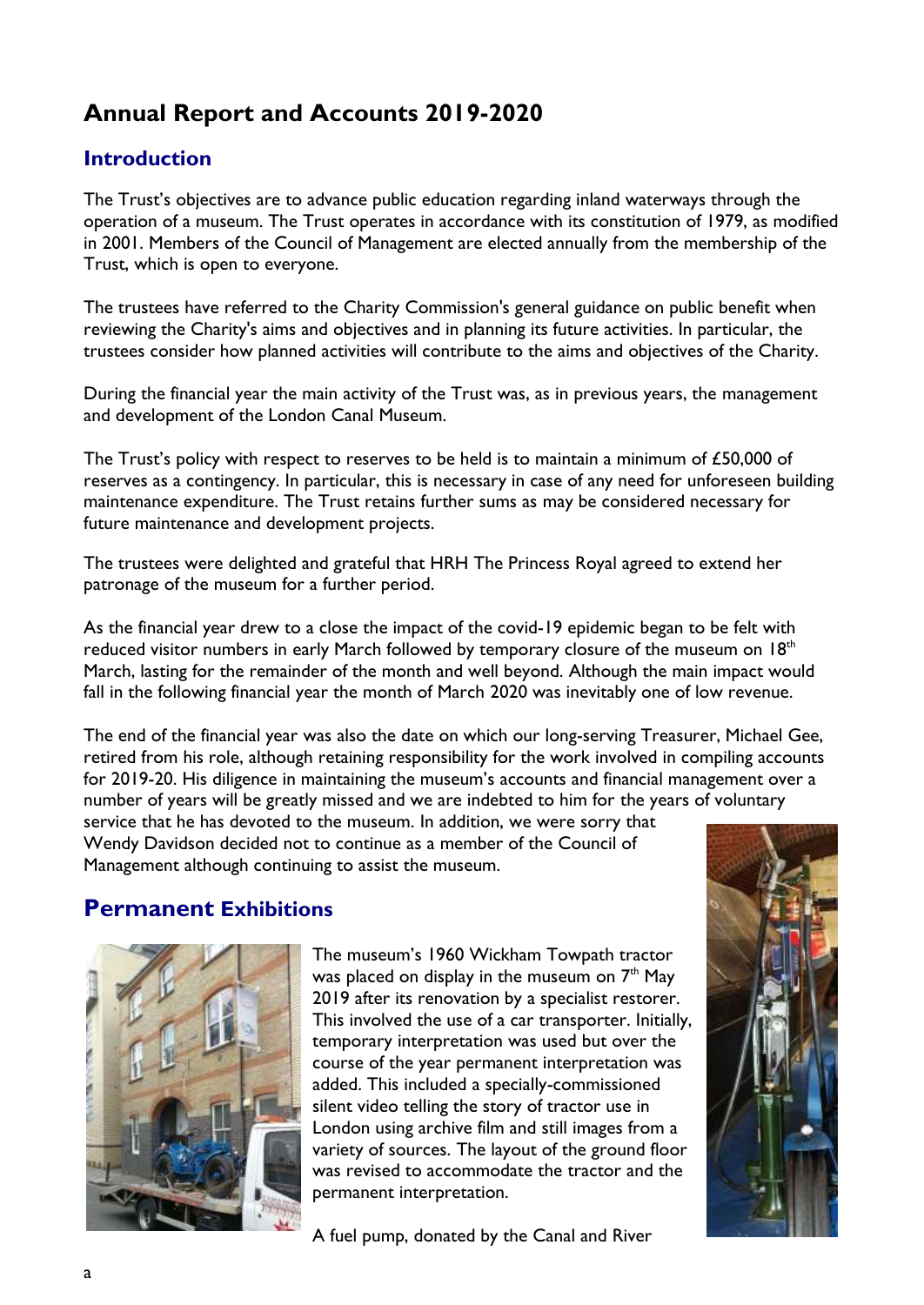Trust, was collected in January 2019 from a canal-side building in north-east London by a museum team. It was used to fuel the tractors that worked on the London canals. The design dates back to the 1920s although we do not know the date of installation in the fuelling facility. Due to the presence of lead paint the decision was made to clean and repaint the pump in its original green colour and during the year it was added to the display alongside the tractor that it used to fuel. Additional interpretation was provided for the pump along with a new interpretation panel for the tractor.

### **Other improvements – Ground floor**

Two additional display panels were added to the ground floor. One covered the use of toll offices on the canals, situated next to our mock toll office. The other was an introduction to the life of Carlo Gatti, which had hitherto been something of a gap in the exhibition about the ice trade. This featured an image from a painting held by descendants of the man himself and we are indebted to them for supply of a digital copy and permission to use it.

# **Special Events**

### **Tunnel Trips**

We continued to provide a regular programme of guided tunnel boat trips during the summer months of 2019. These featured a commentary by a museum member of staff, as well as a trip through the Islington Tunnel for a combined boat trip and museum ticket price.



### **First Thursday Talks**

The museum continued its long-standing practice of inviting keynote speakers, from the canal world, to give presentations on their specialist areas. These "First Thursday'" illustrated talks continued to attract a regular audience, often bolstered by those who wished to hear a particular speaker, or about a key theme.

### **Art Night**

In June we hosted an event for Art Night, an annual festival that moves each year to a different part of London.

### **European Night of Museums**

We again hosted a dance and music performance by a troupe Nomoi, from Italy, on the European Night of Museums. Unfortunately, this was not well-subscribed.

### **Emerge Festival**

On  $27<sup>th</sup>$  and  $28<sup>th</sup>$  September 2019 the museum took part in London's first Emerge Festival, a capitalwide celebration of culture in which many venues took part. The festival was promoted by the charity Culture 24 and embraced music, art, indoor and outdoor events, and took the place of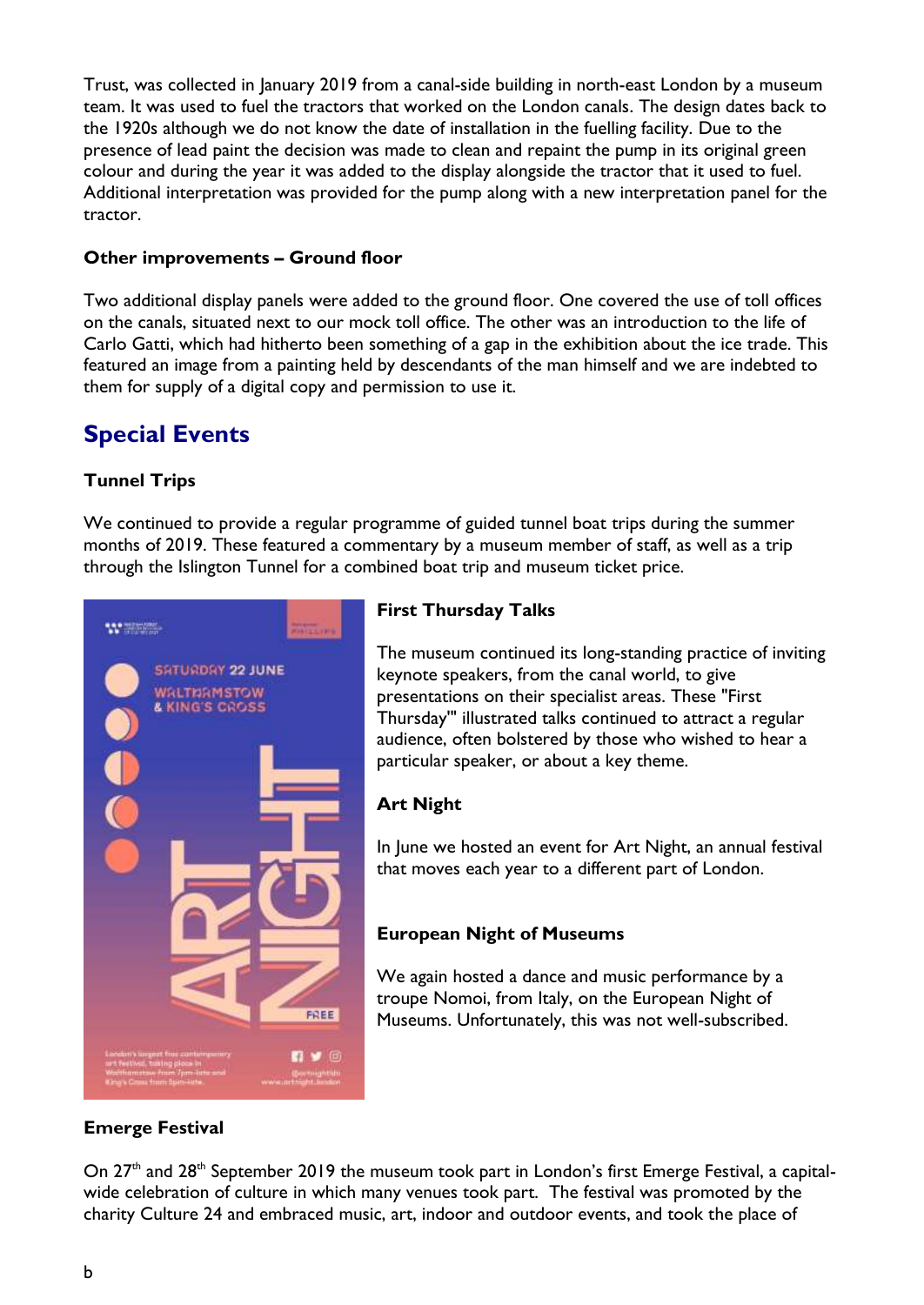"Museums at Night" in the cultural calendar. The event was aimed squarely at attracting younger visitors, who are, for most museums, a hard target market.

A great deal of effort work went into the preparation and promotion of this festival. We commissioned a sound artist, Tom White (pictured recording in the ice well), who developed an immersive soundscape throughout the museum that drew on the sounds of the canals and of the ice industry. Some 300 people attended the museum over the course of the weekend.





*Special seating for immersive listening*

### **Ice Heritage Weekend**



*The Pearly Queen, The Mayor of Islington, and the Ambassador of Switzerland. The Ambassador holds a teapot from one of Gatti's restaurants, put on display in 2019.*

The last weekend of July 2019 was one of the highlights of the year. We had daytime activities for families including ice cream making demonstrations, and a cream tea was served to guests and members of the public on the first floor of the museum in the afternoon of the Saturday. His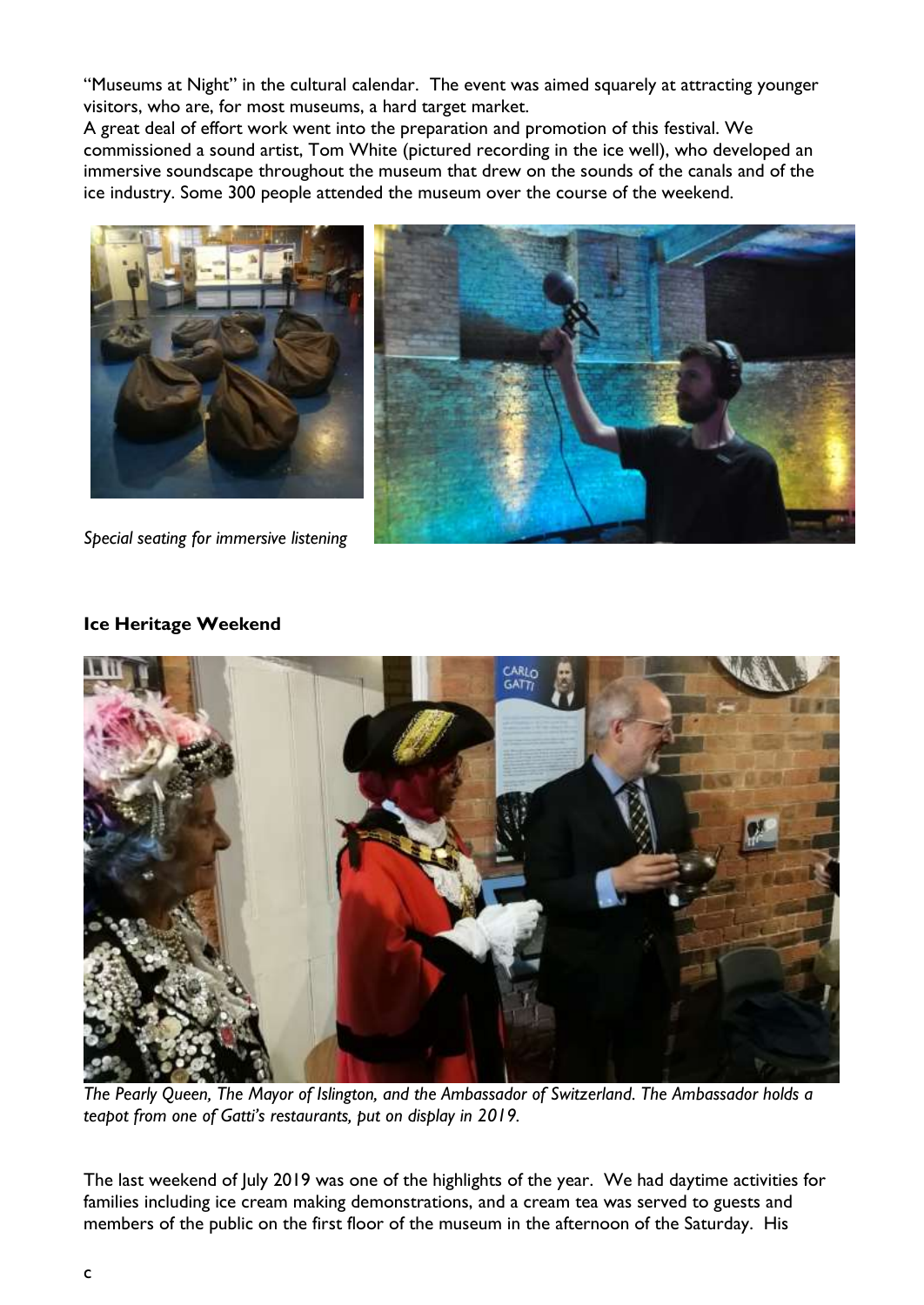excellency the Swiss Ambassador kindly hosted a reception for invited guests and unveiled the new panel introducing the life of Carlo Gatti.



On the Saturday evening a music hall performance was attended by around 100 people, performed by London's Players Theatre, whose history goes back to the Gatti family's branch into theatrical entertainment in the 19<sup>th</sup> Century.

Around 100 people made the supervised descent into the ice wells on the Sunday as part of the national Festival of Archaeology.

#### **Halloween**

Following the decision of our partners at the Camden Canal and Narrowboat Association to discontinue their vital role in the annual Halloween event, staged for some years, we decided not to hold a Halloween event in 2019. Difficulty recruiting enough volunteers to work at night over the weekend was a major factor, but increased competition from well-resourced venues has made the offer less attractive in relative terms. The decision was not necessarily permanent and will be reviewed in the future.

# **Temporary exhibitions**



A temporary exhibition was staged to coincide with our Ice heritage Weekend event, with a mixture of existing and new material about the life of Carlo Gatti, who built our building as an ice warehouse.

Just before the museum closed due to covid-19 we launched an exhibition "Industrial Islington" based on work by the local historian Carolyn Clark, who had collected a great deal of material regarding canal-side industry in the borough. The exhibition shows a number of long-forgotten local factories and the life of the community that lived and worked around them.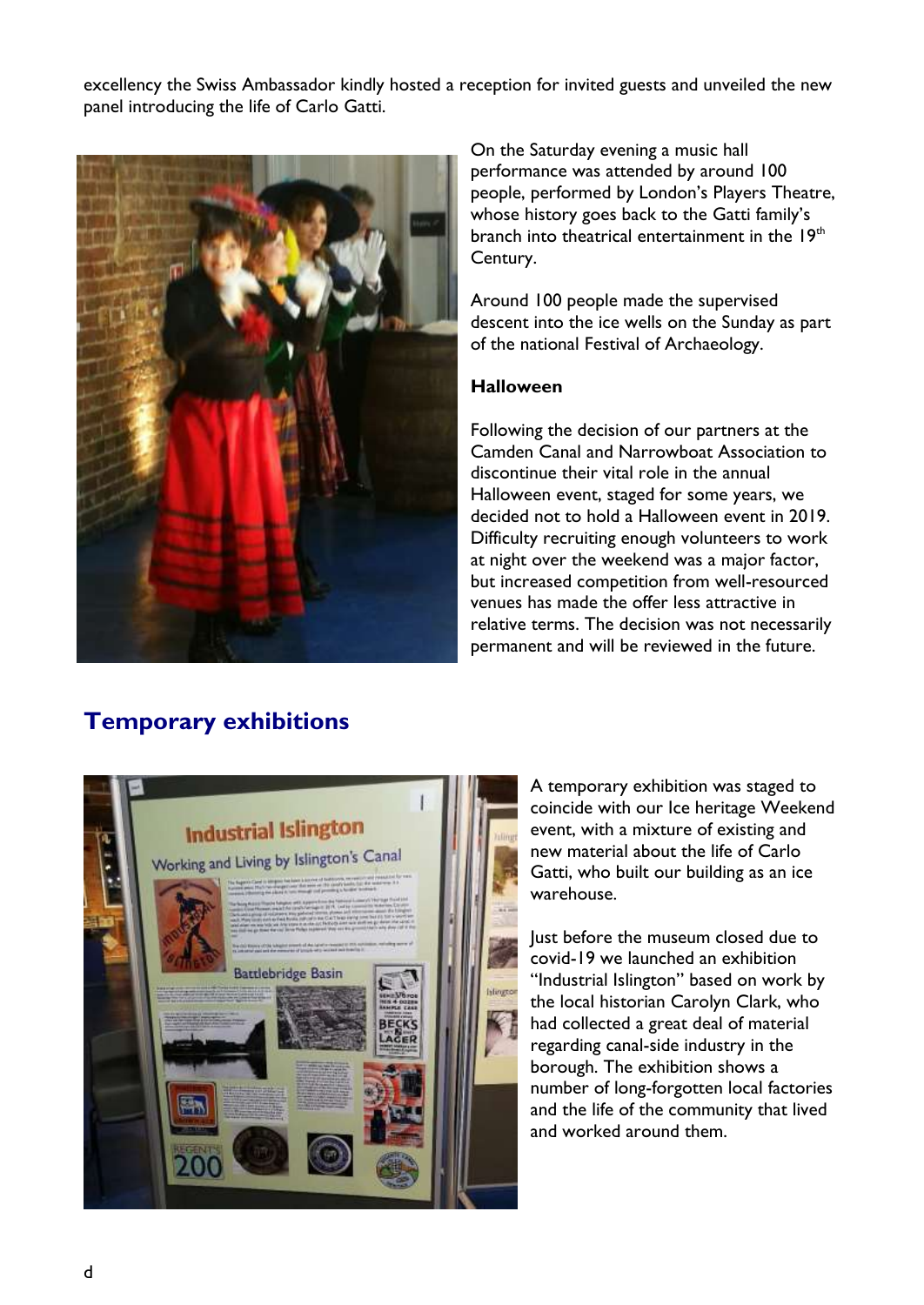# **Education**

A private donation was spent on some significant improvements to the "Activity Zone" used by family visitors to upgrade this small corner of the museum, and, in addition, extra education equipment was purchased for use with school groups.

The Education section of the museum website was redesigned and updated. The Education Section is a full website in itself, incorporating resources for teachers, families, and learners. This was a significant project to upgrade an important part of our online presence. This made it possible for the Education Officer to update pages using an online content management system. As a result, it became easier for pages to be regularly updated.

### **Schools and Groups**

School and child group visit numbers dropped again during the financial year:

April 2018-March 2019 – 958 pupils, 36 trips, average group size 26.1

April 2019-March 2020 (with Covid cancellations) – 533 pupils, 28 trips, average group size 19

April 2019-March 2020 (without Covid cancellations) – 759 pupils, 34 trips, average group size 22.3

As can be seen above, the beginning of the covid crisis had a considerable impact on school visits at the end of the financial year 2019-20, with 6 visits cancelled, totalling 226 pupils.

The Education Team continued to lead most of the workshops but there was an increased use of freelance workshop leaders to plug the continuing gap in our volunteer team. However, recruitment campaigns by the Volunteering and Training Manager had begun to bring in more team members by the end of the financial year.

The Education Team have begun to explore new ways of supporting those who home-educate and planning has begun for specific home education days for families unable to access the museum via a support group.

The theme of British Science Week this year was again not relevant to what we can offer at London Canal Museum and so we did not offer a specific programme.

### **Other activities**

We again ran a range of school holiday activities for children and their families. These followed the usual format of table-top activities involving crafts and problem-solving tasks along with the provision of short boat trips. February 2020 saw the trialling of a new format, with unsupervised table-top activities out for the whole of the half term holidays. Informal feedback from families showed that this was appreciated by those attending, with approximately 20 children accessing the activities, and the volunteers at reception commented that it led to a good atmosphere in the upstairs gallery, where there was a "real buzz".

More structured work on creating a more family friendly museum started this year under the guidance of a former member of the Council of Management. Work started on drawing up and action plan.

### **Finance**

We began using the Xero accounting system experimentally with the intention to use it as the basis for all museum accounting from 1<sup>st</sup> April 2020. The intention is to reduce the workload, reduce the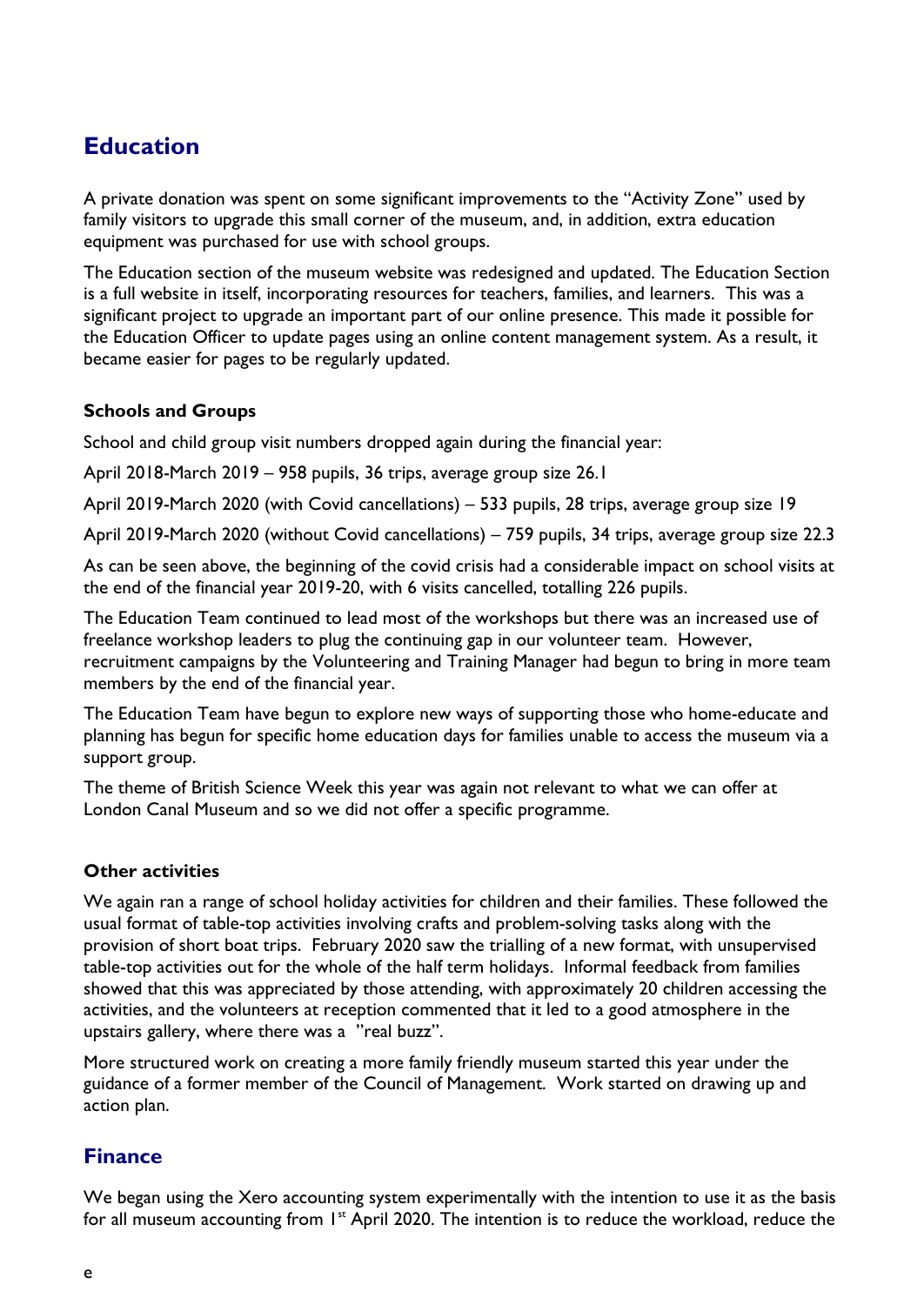amount of paper that has to be stored, and improve the general efficiency of our accounting processes.

The year was slightly disappointing in that revenue fell by about 6% overall. Some of that is explained by the covid-19 situation in March, but not all. However, the museum continues to perform well and ended the financial year with healthy reserves with which to invest in the exhibitions or weather any financial storm that lay ahead. In terms of cash in the bank, our reserves were greater than they had been the previous year.

## **Marketing**

The museum continued to take part in the joint promotion with the rail industry to provide "two for one" admission to rail passengers. This promotion has been a success over several years.

As usual we attended Canalway Cavalcade at Paddington in the spring, and the popular local Angel Canal Festival in early September, with a stand promoting the museum.

Further work was carried out on the museum's website to bring it into line with modern standards of suitability for viewing on mobile devices.



The museum was represented at the September Angel Canal Festival (pictured) by the attendance of our Wickham Tractor, which arrived under its own power, creating a lot of interest on the journey. The tractor proved to be a considerable draw to visitors to our information and shop sales stand.

Visitor numbers for the year ended  $31<sup>st</sup>$  March 2020 were 18,055 of which 14,380 were daytime museum visitors, and the remainder were mainly those attending private events. These figures are a slight reduction on the equivalent 2019 figure explained by the dramatic reduction in the number of visitors in March 2020 caused by the covid-19 outbreak, and by the decision not to run a Halloween event in October 2019.

## **Collection**

### **Artefacts Store**

We completed a major upgrade to our collection storage facilities by a complete refurbishment of our artefacts storeroom on the second floor of the building. The project involved emptying the room, with the contents taken to a specialist external store, disposal of old furniture and shelving, and significant works to the room itself. To accept the planned loading, the floor needed to be strengthened with additional timbers, floor-boards replaced and new plywood boarding fitted.

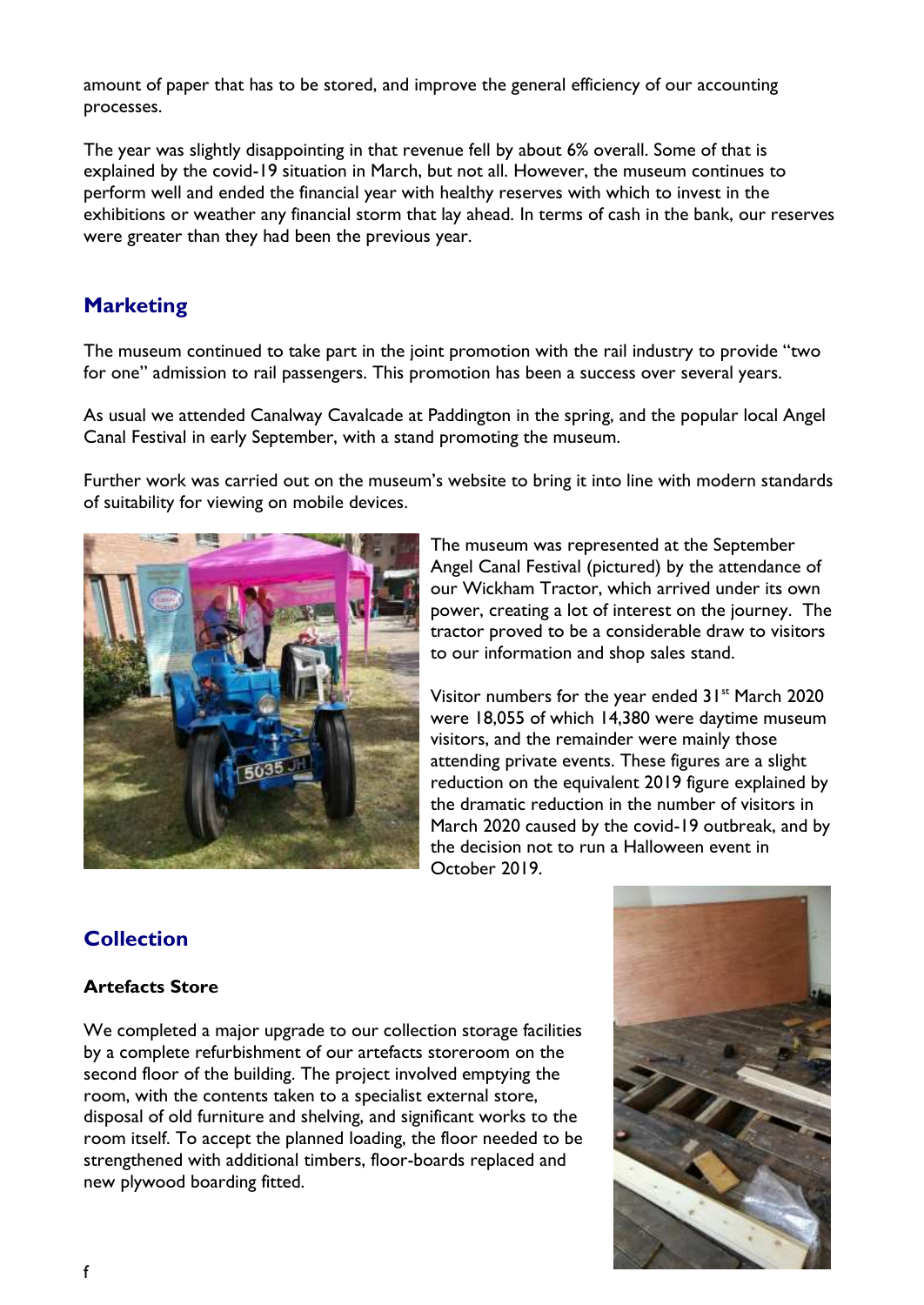

Following this the room was redecorated and a new window blind fitted, and a suitable floor covering fitted. Air conditioning was already in place. Lastly, we took delivery of a state-of-the-art museum store shelving system that maximises the use of the limited space available for storage and provides the best conditions for the items in the collection not on display to be cared for. The project paved the way for improved collection management in the future and at once provided better storage conditions for the artefacts in our care.

### **Archive Material**

In May 2019 arrangements were made for a set of detailed plans of The Regent's Canal, made in 1850, to be digitised by The British Library, a near neighbour of the museum and a leader in the field of digitisation of historic material. In addition, plans of the Paddington Arm of the Grand Union Canal were digitised. The material belongs to the Canal and River Trust and was on loan to the museum for the purpose of digitisation and use in a major exhibition marking the  $200<sup>th</sup>$  anniversary of The Regent's Canal in 2020, that was then being planned.

The museum was grateful to receive a quantity of photographs and documents relating to London from the collection of the late Alan Faulkner, author of the most extensive book on The Regent's Canal.

During the course of the year we continued to collect small items, mainly for the archives.

### **Bantam IV Tug**

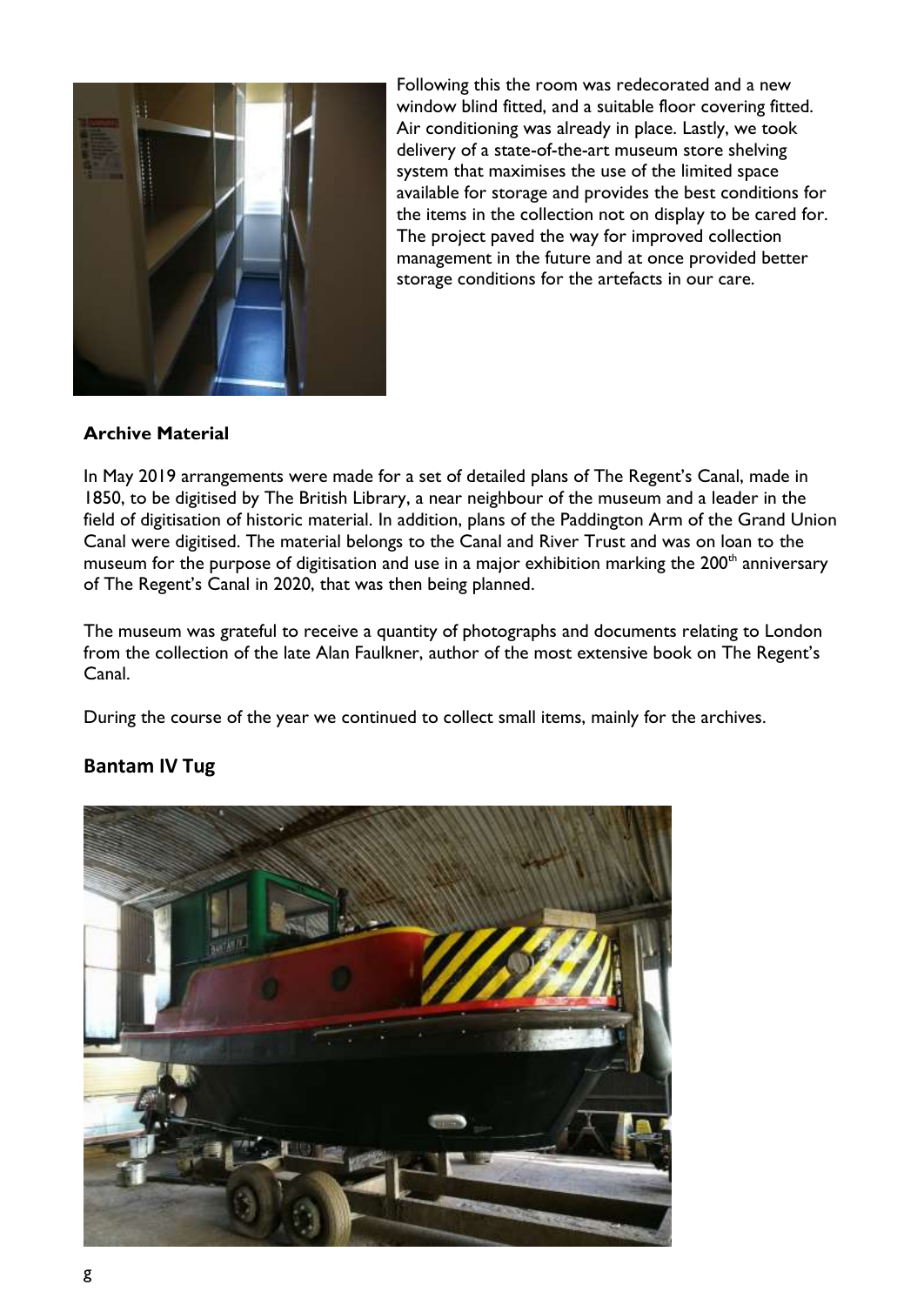In October 2019 the museum's tug Bantam IV was taken to Uxbridge for essential work to be undertaken including a survey of the hull out of the water. This led to further works being needed, including hull plating, reconstruction of corroded material, and the cleaning and protection of the hull. The tug remained at Uxbridge for some weeks. The Trust was pleased to be able to spend the necessary funds on maintaining the fabric of this historic vessel.

### **Accreditation**

A great deal of work went into submitting an application for re-accreditation with the Arts Council, the outcome of which had not been determined at the end of the financial year.

# **Venue Hire**

The venue hire business continued at a broadly similar level to previous recent years. At the end of March cancellations of small meeting room bookings began to be experienced due to covid-19 but no major functions had to be cancelled during the financial year.

# **Retail**

We introduced an integrated credit card payment system that has simplified card processing and reduced the potential for staff error.

# **Building Management and Maintenance**

Additional cabling was installed to improve our computer network and make provision for a future VOIP-based telephone system.

In early 2020 a programme of painting and decorating was carried out on the staircase and landing to the second floor, and also the inside of the main sliding front door of the building. None of these had been painted for a considerable number of years.

# **Staffing**

Throughout the year, the museum maintained a relationship with around thirty front-of-house volunteers. Several of them were promoted to keyholder and underwent the necessary training. Health and Safety training was carried out twice. A number of interns from American and British universities also volunteered at the museum, both in front-of-house roles and behind the scenes. Throughout the year we recruited a new giftshop manager, a collections manager and a new head IT volunteer. Throughout the year, the museum had around 65 volunteers, with 35 working behind the scenes, to keep it functioning and open.

The museum continued to provide a programme of social events, which were well attended including a Christmas party with a cabaret and a summer party travelling on board a boat on The Regent's Canal, which included an educational element for staff.

# **External Relations**

The museum continued to be an active participant in the Knowledge Quarter, a group of organisations in the King's Cross area, all concerned with knowledge, culture, or education.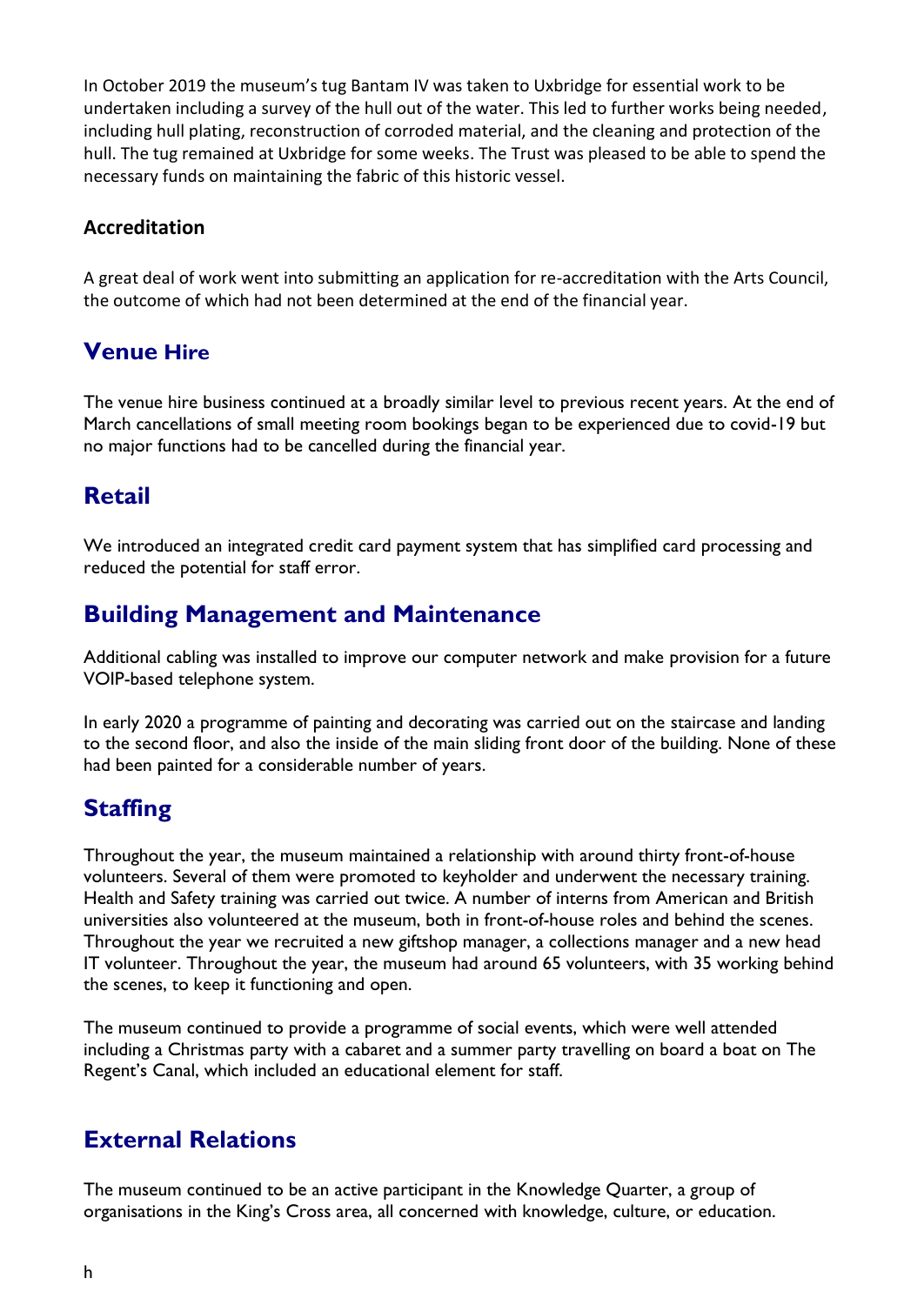# **Community Support**

The museum is part of more than one community and was able to offer support to these communities by the provision of free or heavily discounted meeting space. We hosted meetings for:

- Inland Waterways Association (canal community)
- Friends of the Regent's Canal (canal community)
- Basin moorings residents (local and canal community)
- Waterway Recovery Group (canal community)

We also offered heavily discounted venue hire facilities to waterways charities including the Canal and River Trust and smaller waterways charities from time to time.



*Cabaret at staff Christmas party, December 2019 @HannaAndMusic (Facebook)*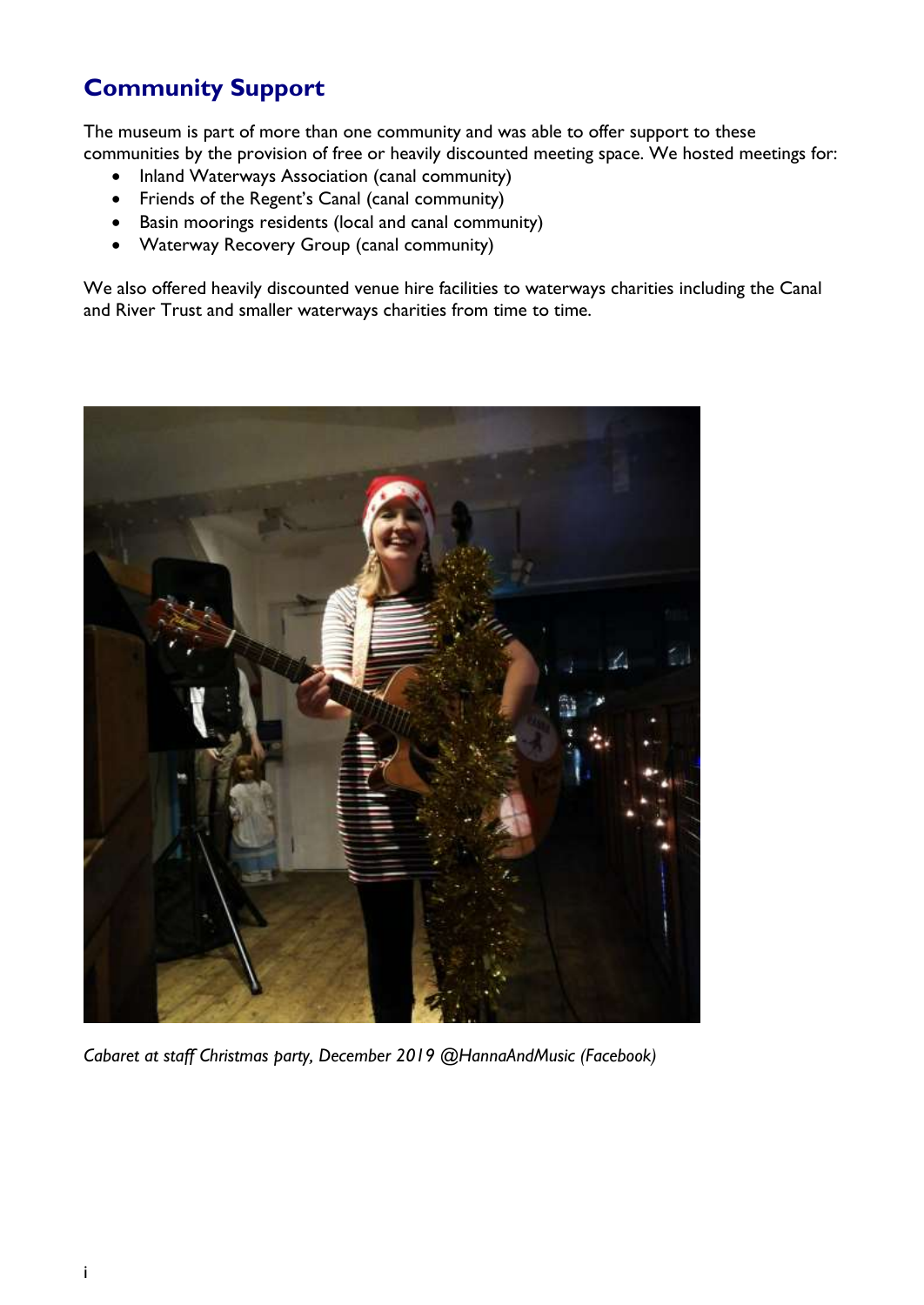**Charity Registration No. 277484**

# **THE CANAL MUSEUM TRUST ANNUAL REPORT AND UNAUDITED FINANCIAL STATEMENTS FOR THE YEAR ENDED 31 MARCH 2020**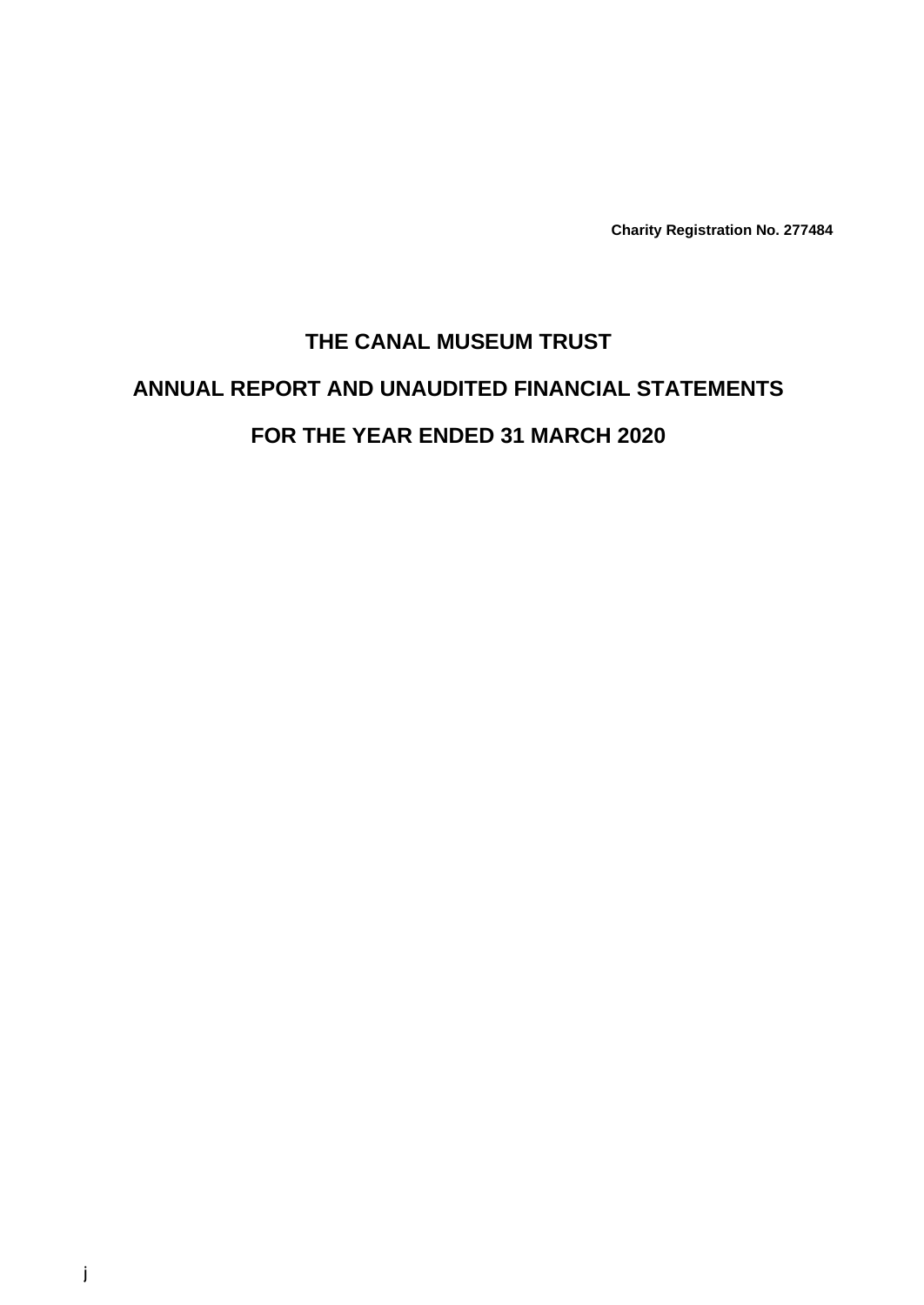# **LEGAL AND ADMINISTRATIVE INFORMATION**

| <b>Trustees</b>       | M Sach<br>R Squires<br>M Tucker<br><b>T</b> Lewis<br>W Davidson (until January 2020)<br>M Gee |
|-----------------------|-----------------------------------------------------------------------------------------------|
| <b>Charity number</b> | 277484                                                                                        |
| Independent examiner  | <b>SBM Associates Limited</b><br>24 Wandsworth Road<br>London<br>SW8 2JW                      |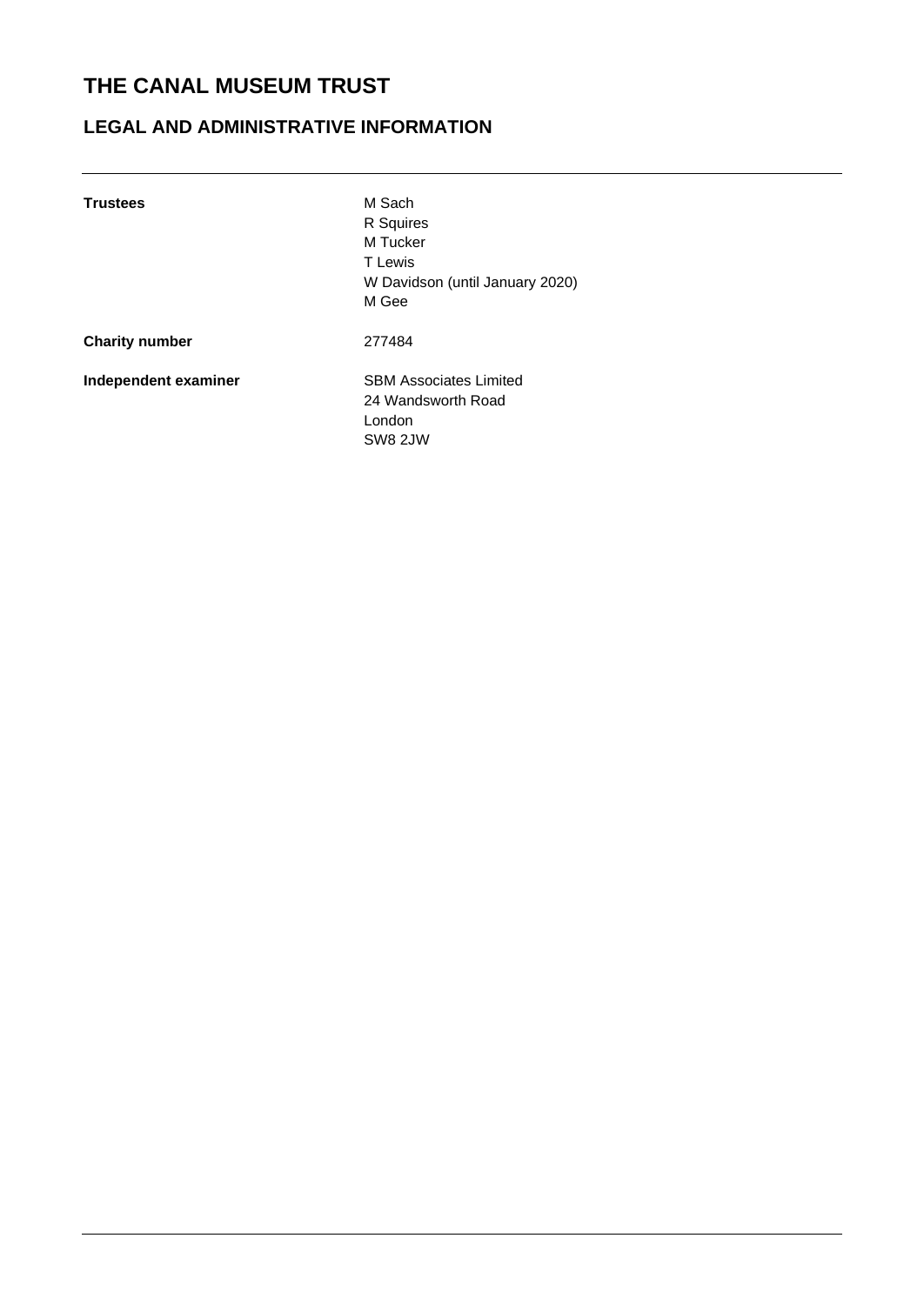# **CONTENTS**

|                                   | Page         |
|-----------------------------------|--------------|
| Independent examiner's report     | $\mathbf{1}$ |
| Statement of financial activities | 2            |
| Statement of financial position   | 3            |
| Notes to the financial statements | $4 - 10$     |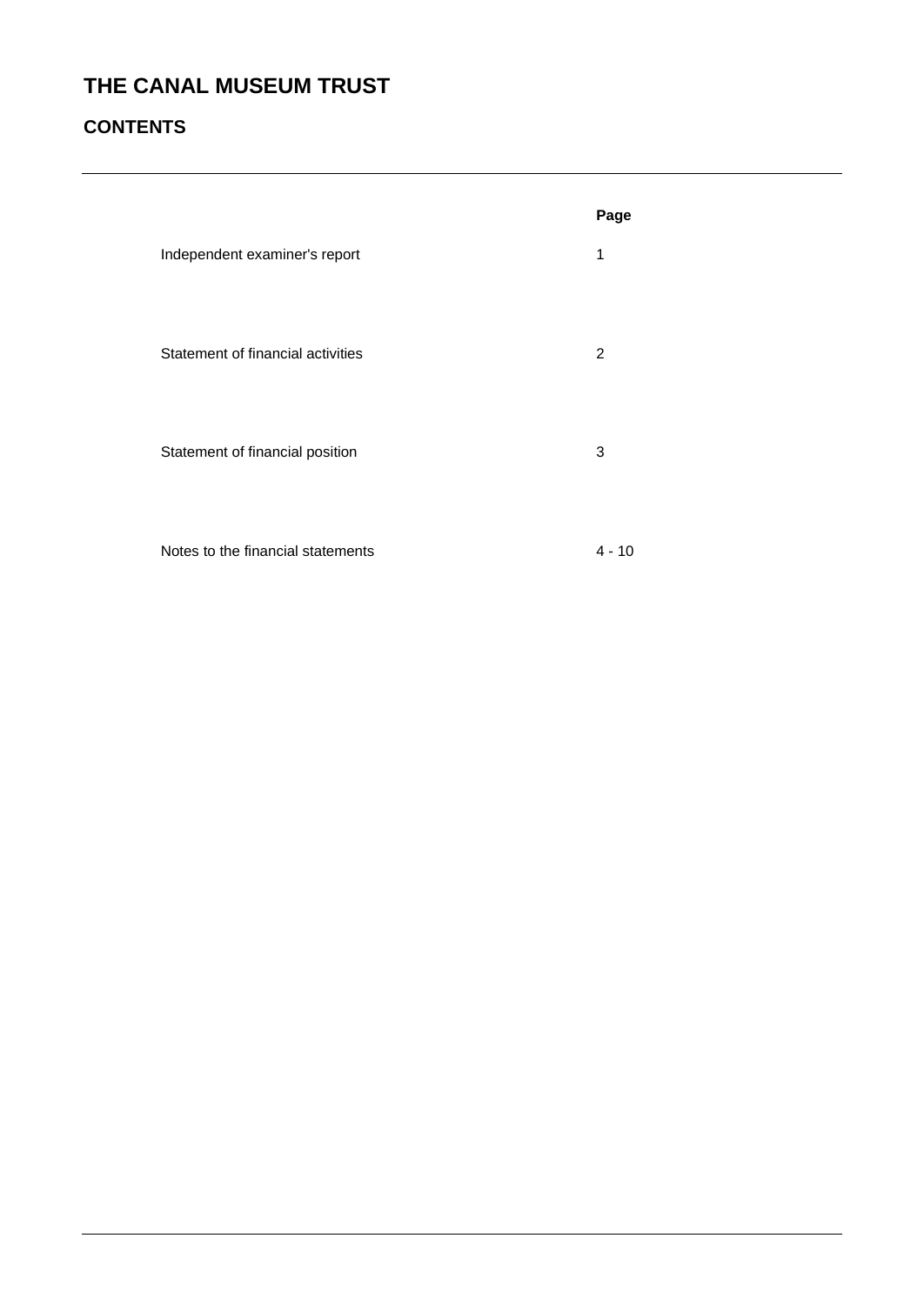### **INDEPENDENT EXAMINER'S REPORT**

### **TO THE TRUSTEES OF THE CANAL MUSEUM TRUST**

I report to the trustees on my examination of the financial statements of The Canal Museum Trust (the charity) for the year ended 31 March 2020.

#### **Responsibilities and basis of report**

As the trustees of the charity you are responsible for the preparation of the financial statements in accordance with the requirements of the Charities Act 2011 (the 2011 Act).

I report in respect of my examination of the charity's financial statements carried out under section 145 of the 2011 Act. In carrying out my examination I have followed all the applicable Directions given by the Charity Commission under section 145(5)(b) of the 2011 Act.

#### **Independent examiner's statement**

Your attention is drawn to the fact that the charity has prepared financial statements in accordance with Accounting and Reporting by Charities preparing their accounts in accordance with the Financial Reporting Standard applicable in the UK and Republic of Ireland (FRS 102) in preference to the Accounting and Reporting by Charities: Statement of Recommended Practice issued on 1 April 2005 which is referred to in the extant regulations but has now been withdrawn.

I understand that this has been done in order for financial statements to provide a true and fair view in accordance with Generally Accepted Accounting Practice effective for reporting periods beginning on or after 1 January 2015.

I have completed my examination. I confirm that no matters have come to my attention in connection with the examination giving me cause to believe that in any material respect:

- 1 accounting records were not kept in respect of the charity as required by section 130 of the 2011 Act; or
- 2 the financial statements do not accord with those records; or
- 3 the financial statements do not comply with the applicable requirements concerning the form and content of accounts set out in the Charities (Accounts and Reports) Regulations 2008 other than any requirement that the accounts give a true and fair view which is not a matter considered as part of an independent examination.

I have no concerns and have come across no other matters in connection with the examination to which attention should be drawn in this report in order to enable a proper understanding of the financial statements to be reached.

SBM Associates Limited

24 Wandsworth Road London SW8 2JW

Dated: ... 4<sup>th</sup> September 2020.....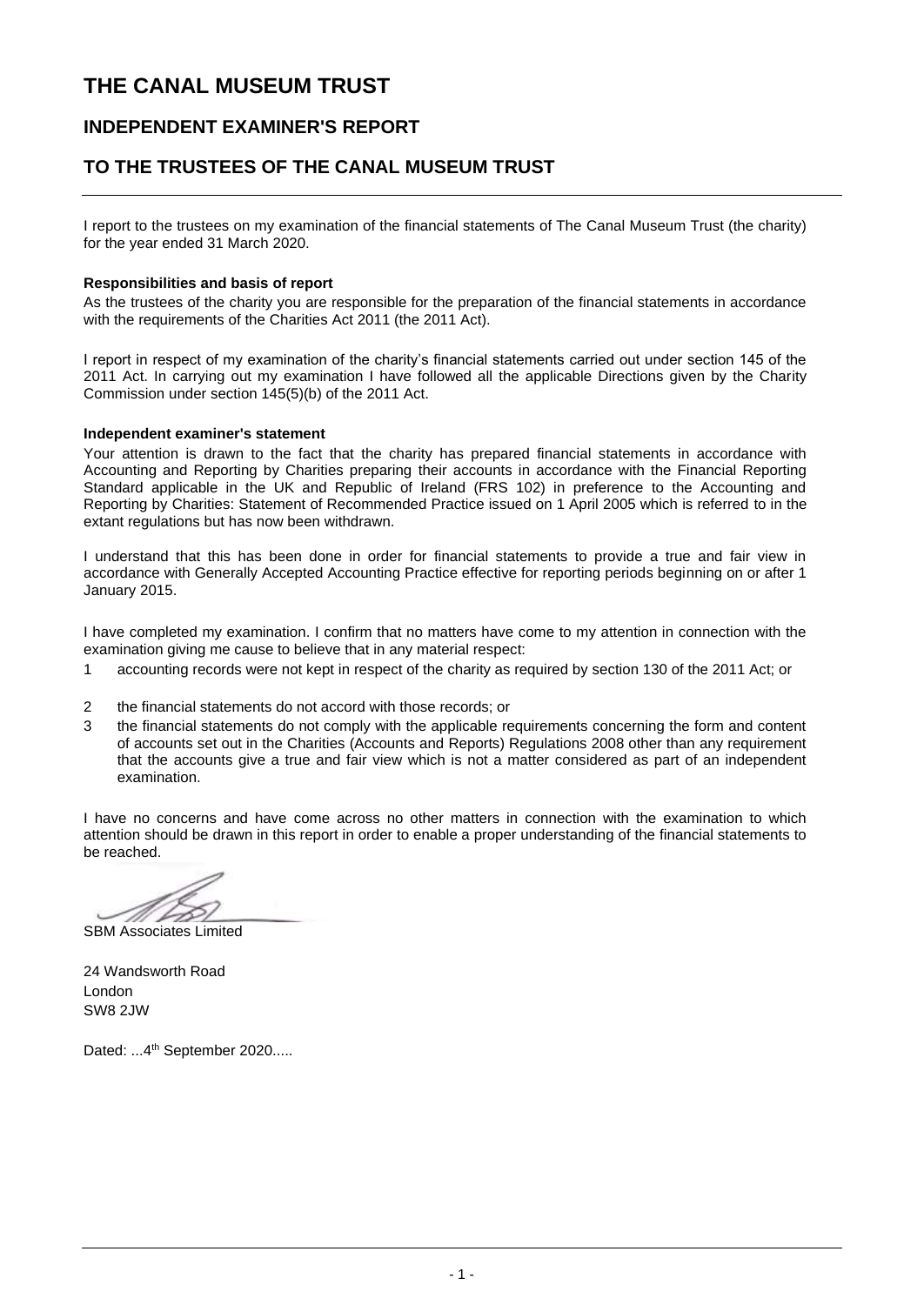### **STATEMENT OF FINANCIAL ACTIVITIES INCLUDING INCOME AND EXPENDITURE ACCOUNT**

### *FOR THE YEAR ENDED 31 MARCH 2020*

|              | <b>Unrestricted</b><br>funds | Total   |
|--------------|------------------------------|---------|
|              | 2020                         | 2019    |
| <b>Notes</b> | £                            | £       |
|              |                              |         |
| 3            | 4,792                        | 5,238   |
| 4            | 66,133                       | 64,207  |
| 5            | 118,767                      | 132,001 |
| 6            | 183                          | 149     |
|              | 189,875                      | 201,595 |
|              |                              |         |
| 7            | 29,272                       | 29,887  |
| 8            | 151,053                      | 115,101 |
|              | 180,325                      | 144,988 |
|              |                              |         |
|              | 9,550                        | 56,607  |
|              | 191,556                      | 134,949 |
|              | 201,106                      | 191,556 |
|              |                              |         |

The statement of financial activities includes all gains and losses recognised in the year.

All income and expenditure derive from continuing activities.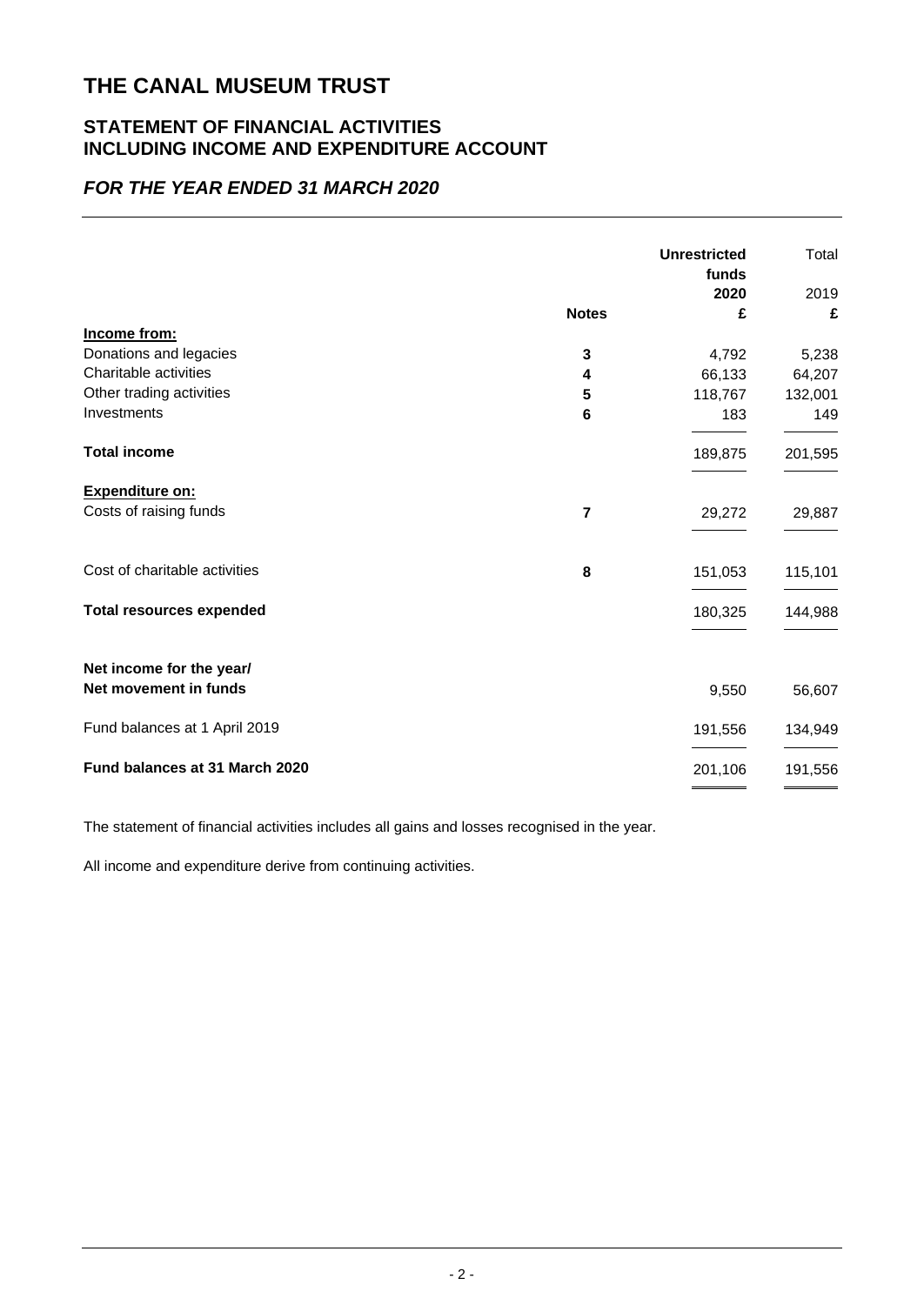## **STATEMENT OF FINANCIAL POSITION**

### *AS AT 31 MARCH 2020*

|                                       |              | 2020    |         | 2019    |         |
|---------------------------------------|--------------|---------|---------|---------|---------|
|                                       | <b>Notes</b> | £       | £       | £       | £       |
| <b>Current assets</b>                 |              |         |         |         |         |
| <b>Stocks</b>                         | 11           | 17,209  |         | 14,997  |         |
| Debtors                               | 12           | 1,715   |         | 1,344   |         |
| Cash at bank and in hand              |              | 185,190 |         | 178,483 |         |
|                                       |              | 204,114 |         | 194,824 |         |
| Creditors: amounts falling due within |              |         |         |         |         |
| one year                              | 13           | (3,008) |         | (3,268) |         |
| Net current assets                    |              |         | 201,106 |         | 191,556 |
|                                       |              |         |         |         |         |
| Income funds                          |              |         |         |         |         |
| Unrestricted funds                    |              |         | 201,106 |         | 191,556 |
|                                       |              |         | 201,106 |         | 191,556 |
|                                       |              |         |         |         |         |

The financial statements were approved by the Trustees on 14<sup>th</sup> December 2020

 $\overline{1}$ M Sach T Lewis

**Trustee Trustee**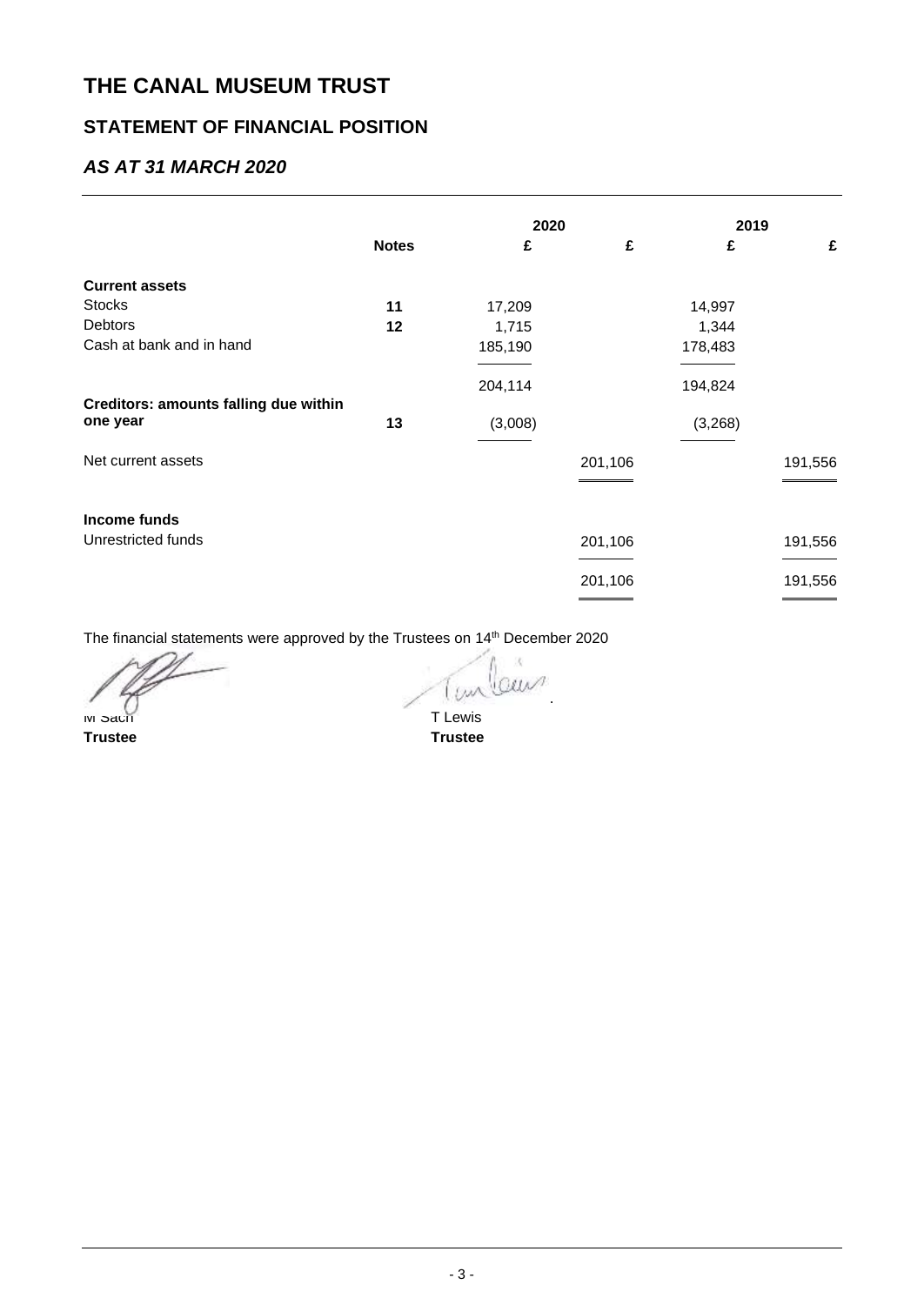### **NOTES TO THE FINANCIAL STATEMENTS**

### *FOR THE YEAR ENDED 31 MARCH 2020*

#### **1 Accounting policies**

#### **1.1 Accounting convention**

The financial statements have been prepared in accordance with the charity's deed of trust, the Charities Act 2011 and "Accounting and Reporting by Charities: Statement of Recommended Practice applicable to charities preparing their accounts in accordance with the Financial Reporting Standard applicable in the UK and Republic of Ireland (FRS 102)" (as amended for accounting periods commencing from 1 January 2016). The charity is a Public Benefit Entity as defined by FRS 102.

The charity has taken advantage of the provisions in the SORP for charities applying FRS 102 Update Bulletin 1 not to prepare a Statement of Cash Flows.

The financial statements have departed from the Charities (Accounts and Reports) Regulations 2008 only to the extent required to provide a true and fair view. This departure has involved following the Statement of Recommended Practice for charities applying FRS 102 rather than the version of the Statement of Recommended Practice which is referred to in the Regulations but which has since been withdrawn.

The financial statements are prepared in sterling, which is the functional currency of the charity. Monetary amounts in these financial statements are rounded to the nearest £.

The financial statements have been prepared under the historical cost convention. The principal accounting policies adopted are set out below.

#### Charitable activities

In the opinion of the trustees, the charity has one significant activity in pursuance of its objects, that of the operation of the museum.

#### **1.2 Going concern**

At the time of approving the financial statements, the trustees have a reasonable expectation that the charity has adequate resources to continue in operational existence for the foreseeable future. Thus the trustees continue to adopt the going concern basis of accounting in preparing the financial statements.

#### **1.3 Charitable funds**

Unrestricted funds are available for use at the discretion of the trustees in furtherance of their charitable objectives unless the funds have been designated for other purposes.

Restricted funds are subject to specific conditions by donors as to how they may be used. The purposes and uses of the restricted funds are set out in the notes to the financial statements.

#### **1.4 Incoming resources**

Income is recognised when the charity is legally entitled to it after any performance conditions have been met, the amounts can be measured reliably, and it is probable that income will be received.

Cash donations are recognised on receipt. Other donations are recognised once the charity has been notified of the donation, unless performance conditions require deferral of the amount. Income tax recoverable in relation to donations received under Gift Aid or deeds of covenant is recognised at the time of the donation.

Legacies are recognised on receipt or otherwise if the charity has been notified of an impending distribution, the amount is known, and receipt is expected. If the amount is not known, the legacy is treated as a contingent asset.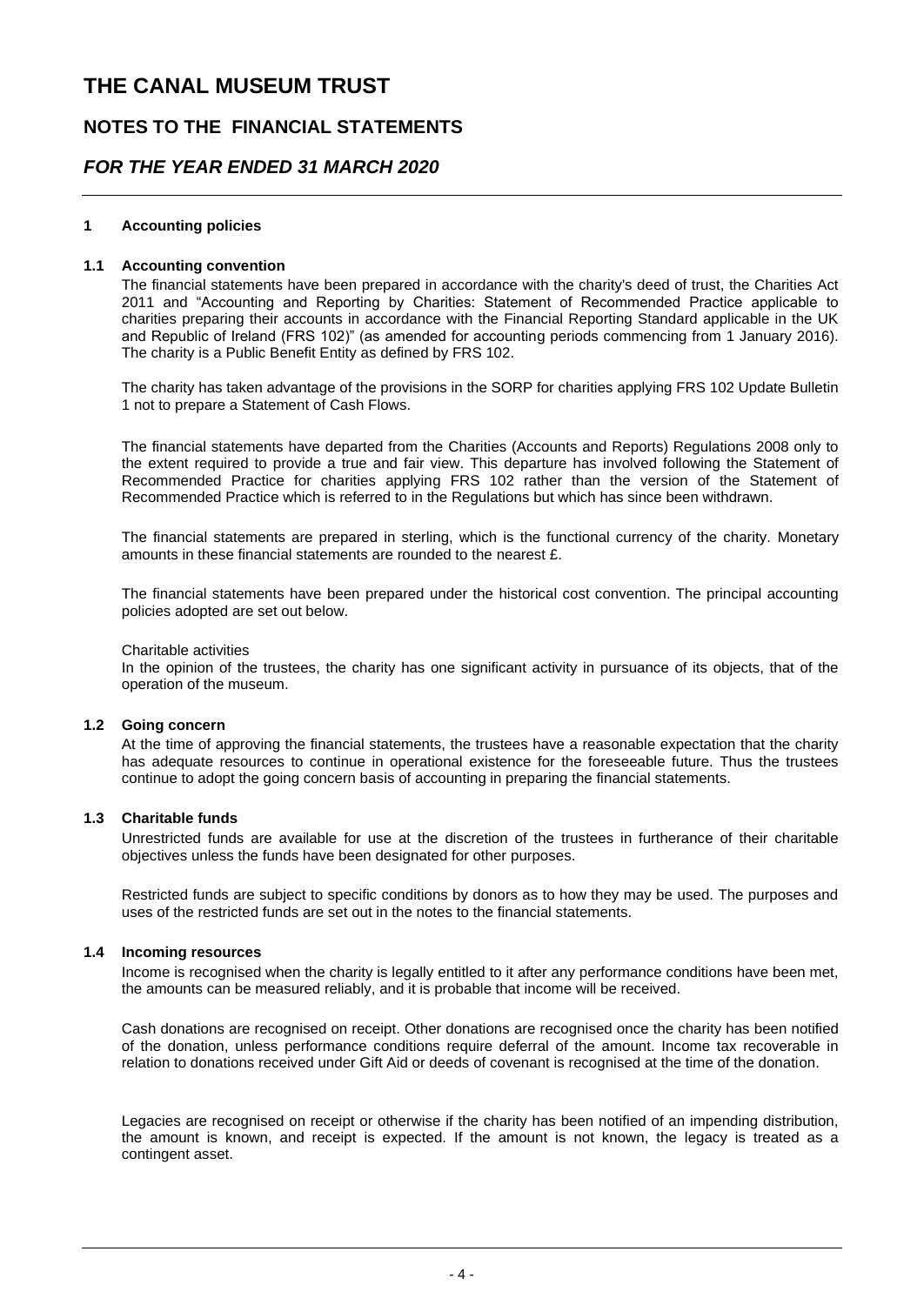### **NOTES TO THE FINANCIAL STATEMENTS (CONTINUED)**

### *FOR THE YEAR ENDED 31 MARCH 2020*

#### **1 Accounting policies**

#### **1.5 Resources expended**

Liabilities are recognised as expenditure as soon as there is a legal or constructive obligation committing the charity to that expenditure, it is probable that a transfer of economic benefits will be required in settlement and the amount of the obligation can be measured reliably. Expenditure is accounted for on an accruals basis and has been classified under headings that aggregate all cost related to the category. Where costs cannot be directly attributed to particular headings they have been allocated to activities on a basis consistent with the use of resources.

#### **1.6 Stocks**

Stocks are valued at the lower of cost and net realisable value, after making due allowance for obsolete and slow moving items.

Net realisable value is the estimated selling price less all estimated costs to be incurred in marketing, selling and distribution.

#### **1.7 Cash and cash equivalents**

Cash and cash equivalents include cash in hand, deposits held at call with banks, other short-term liquid investments with original maturities of three months or less, and bank overdrafts. Bank overdrafts are shown within borrowings in current liabilities.

#### **1.8 Financial instruments**

The charity has elected to apply the provisions of Section 11 'Basic Financial Instruments' and Section 12 'Other Financial Instruments Issues' of FRS 102 to all of its financial instruments.

Financial instruments are recognised in the charity's balance sheet when the charity becomes party to the contractual provisions of the instrument.

Financial assets and liabilities are offset, with the net amounts presented in the financial statements, when there is a legally enforceable right to set off the recognised amounts and there is an intention to settle on a net basis or to realise the asset and settle the liability simultaneously.

#### *Basic financial assets*

Basic financial assets, which include debtors and cash and bank balances, are initially measured at transaction price including transaction costs and are subsequently carried at amortised cost using the effective interest method unless the arrangement constitutes a financing transaction, where the transaction is measured at the present value of the future receipts discounted at a market rate of interest. Financial assets classified as receivable within one year are not amortised.

#### *Basic financial liabilities*

Basic financial liabilities, including creditors and bank loans are initially recognised at transaction price unless the arrangement constitutes a financing transaction, where the debt instrument is measured at the present value of the future payments discounted at a market rate of interest. Financial liabilities classified as payable within one year are not amortised.

Debt instruments are subsequently carried at amortised cost, using the effective interest rate method.

Trade creditors are obligations to pay for goods or services that have been acquired in the ordinary course of operations from suppliers. Amounts payable are classified as current liabilities if payment is due within one year or less. If not, they are presented as non-current liabilities. Trade creditors are recognised initially at transaction price and subsequently measured at amortised cost using the effective interest method.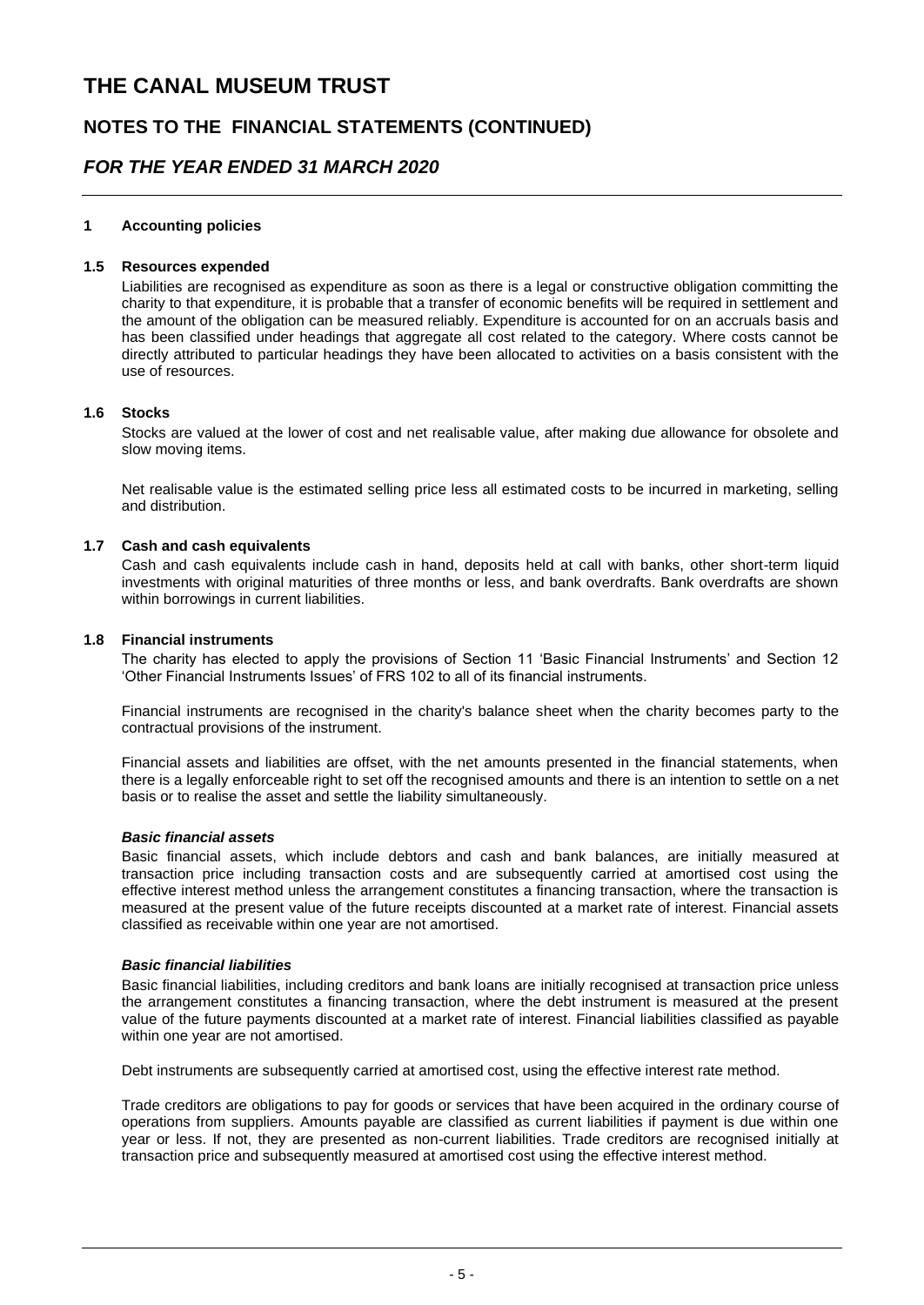### **NOTES TO THE FINANCIAL STATEMENTS (CONTINUED)**

### *FOR THE YEAR ENDED 31 MARCH 2020*

#### **1 Accounting policies**

#### *Derecognition of financial liabilities*

Financial liabilities are derecognised when the charity's contractual obligations expire or are discharged or cancelled.

#### **1.9 Employee benefits**

The cost of any unused holiday entitlement is recognised in the period in which the employee's services are received.

Termination benefits are recognised immediately as an expense when the charity is demonstrably committed to terminate the employment of an employee or to provide termination benefits.

#### **1.10 Fixed assets**

The Canal Museum Trust owns the freehold property in which the London Canal Museum is situated. In the absence of a professional valuation, the costs of obtaining which the trustees consider would outweigh the benefits to the Trust, the freehold property has not been capitalised in the financial statements.

In addition, the museum's artifacts, exhibition materials and fittings are capitalised but written off to income and expenditure in the year of purchase.

#### **1.11 Taxation**

As a registered charity the Museum Trust benefits from rates relief and is generally exempt from Income Tax and Capital Gains Tax, but not from VAT. When applicable, irrecoverable VAT is shown as a separate expense in the Statement of Financial Activities rather than included in the cost of those items to which it relates. The trustees consider the cost of the detailed calculations and additional record keeping required to allocate VAT irrecoverable under the partial exemption regime would exceed the potential benefit.

#### **2 Critical accounting estimates and judgements**

In the application of the charity's accounting policies, the trustees are required to make judgements, estimates and assumptions about the carrying amount of assets and liabilities that are not readily apparent from other sources. The estimates and associated assumptions are based on historical experience and other factors that are considered to be relevant. Actual results may differ from these estimates.

The estimates and underlying assumptions are reviewed on an ongoing basis. Revisions to accounting estimates are recognised in the period in which the estimate is revised where the revision affects only that period, or in the period of the revision and future periods where the revision affects both current and future periods.

#### **3 Donations and legacies**

| <b>Unrestricted</b><br>funds | Total          |
|------------------------------|----------------|
| 2020                         | 2019<br>£<br>£ |
| Donations and gifts<br>4,792 | 5,238          |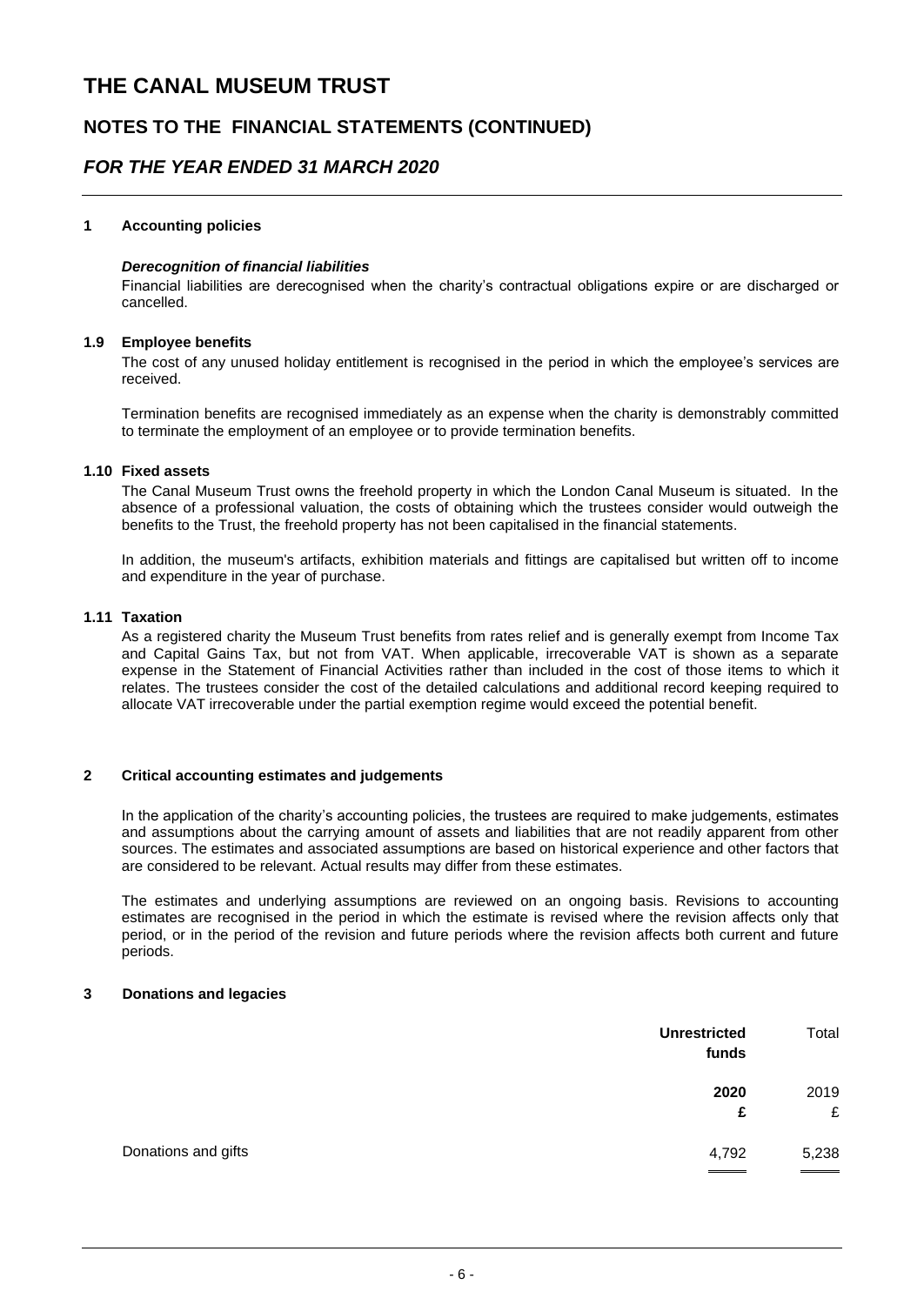# **NOTES TO THE FINANCIAL STATEMENTS (CONTINUED)**

## *FOR THE YEAR ENDED 31 MARCH 2020*

#### **4 Charitable activities**

|                            | 2020<br>£ | 2019<br>£ |
|----------------------------|-----------|-----------|
| Admissions and boat trips  | 59,354    | 63,668    |
| Subscriptions              | 61        | 65        |
| Performance related grants | 4,926     | $\,$      |
| Other income               | 1,792     | 474       |
|                            | 66,133    | 64,207    |

#### **5 Other trading activities**

|                          | <b>Unrestricted</b><br>funds | Total   |
|--------------------------|------------------------------|---------|
|                          | 2020                         | 2019    |
|                          | £                            | £       |
| Shop income              | 17,336                       | 17,693  |
| Museum hire              | 81,060                       | 91,947  |
| Moorings                 | 20,371                       | 22,361  |
| Other trading activities | 118,767                      | 132,001 |

#### **6 Investments**

| <b>Unrestricted</b><br>funds | Total     |
|------------------------------|-----------|
| 2020<br>£                    | 2019<br>£ |
| Interest receivable<br>183   | 149       |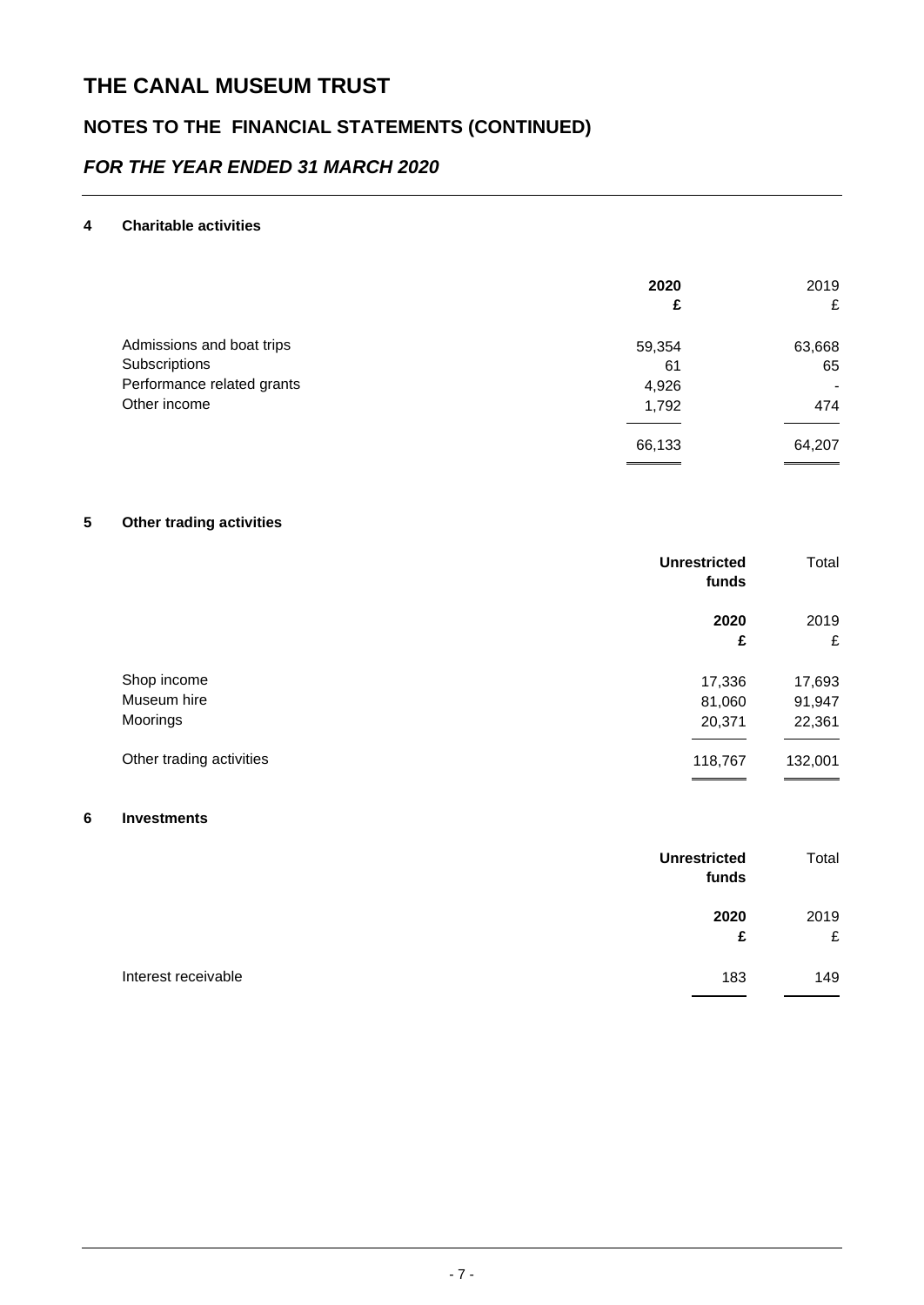# **NOTES TO THE FINANCIAL STATEMENTS (CONTINUED)**

## *FOR THE YEAR ENDED 31 MARCH 2020*

#### **7 Costs of raising funds**

|                              | 2020     | 2019      |
|------------------------------|----------|-----------|
|                              | £        | £         |
| Other trading activities     |          |           |
| Opening stock                | 14,997   | 11,859    |
| Purchases                    | 13,959   | 13,067    |
| Closing stock                | (17,209) | (14, 997) |
| Cost of shop sales           | 11,747   | 9,929     |
| Costs related to museum hire | 17,525   | 19,958    |
|                              | 29,272   | 29,887    |

#### **8 Cost of charitable activities**

|                                                                     | 2020<br>£ | 2019<br>£ |
|---------------------------------------------------------------------|-----------|-----------|
|                                                                     |           |           |
| Staff costs                                                         | 38,643    | 31,778    |
| Premises costs                                                      | 12,282    | 12,373    |
| <b>Building maintenance</b>                                         | 7,431     | 7,702     |
| Museum improvements                                                 | 32,714    | 20,826    |
| <b>Exhibitions</b>                                                  | 1,444     | 537       |
| Advertising                                                         | 6,365     | 4,003     |
| Sundries                                                            | 7,953     | 7,641     |
| Equipment and IT                                                    | 4,981     | 2,629     |
| Catering                                                            | 2,828     | 3,735     |
| Cleaning                                                            | 5,627     | 4,348     |
| Travel                                                              | 2,923     | 1,874     |
| <b>Education projects</b>                                           | 3,064     | 1,230     |
| Bank and credit card charges                                        | 2,275     | 2,200     |
| <b>Boat Hire</b>                                                    | 7,000     | 7,048     |
| Conservation                                                        | 3,539     | 3,983     |
| Other charitable expenditure (includes Tug Upkeep £7,261(2019:£276) | 9,105     | 1,994     |
|                                                                     | 148,174   | 113,901   |
| Share of governance costs (accountancy fees)                        | 2,879     | 1,200     |
|                                                                     | 151,053   | 115,101   |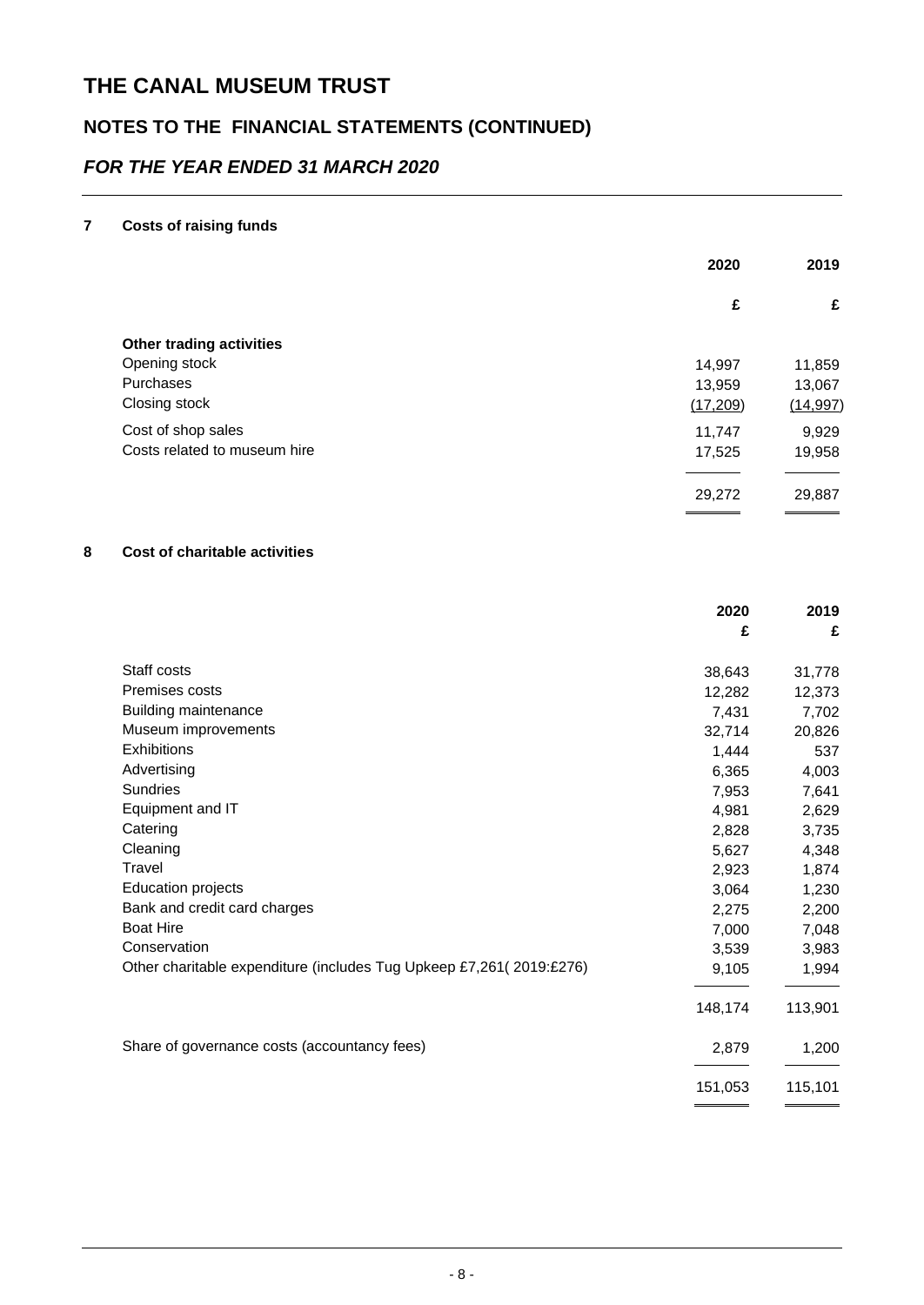### **NOTES TO THE FINANCIAL STATEMENTS (CONTINUED)**

### *FOR THE YEAR ENDED 31 MARCH 2020*

#### **9 Trustees**

None of the trustees (or any persons connected with them) received any remuneration or benefits from the charity during the year.

#### **10 Employees**

#### **Number of employees**

The average monthly number of employees during the year was:

|    |                                                                    | 2020<br><b>Number</b> | 2019<br><b>Number</b> |
|----|--------------------------------------------------------------------|-----------------------|-----------------------|
|    |                                                                    | $\overline{2}$        | $\boldsymbol{2}$      |
|    | <b>Employment costs</b>                                            | 2020<br>£             | 2019<br>£             |
|    | Wages and salaries                                                 | 38,643                | 31,778                |
| 11 | <b>Stocks</b>                                                      | 2020<br>£             | 2019<br>£             |
|    | Finished goods and goods for resale                                | 17,209                | 14,997                |
| 12 | <b>Debtors</b>                                                     |                       |                       |
|    | Amounts falling due within one year:                               | 2020<br>£             | 2019<br>£             |
|    | Trade debtors<br>Other debtors                                     | 583<br>1,132          | 1,344                 |
|    |                                                                    | 1,715                 | 1,344                 |
| 13 | Creditors: amounts falling due within one year                     | 2020<br>£             | 2019<br>£             |
|    | Other taxation and social security<br>Accruals and deferred income | 811<br>2,197          | 1,408<br>1,860        |
|    |                                                                    | 3,008                 | 3,268                 |